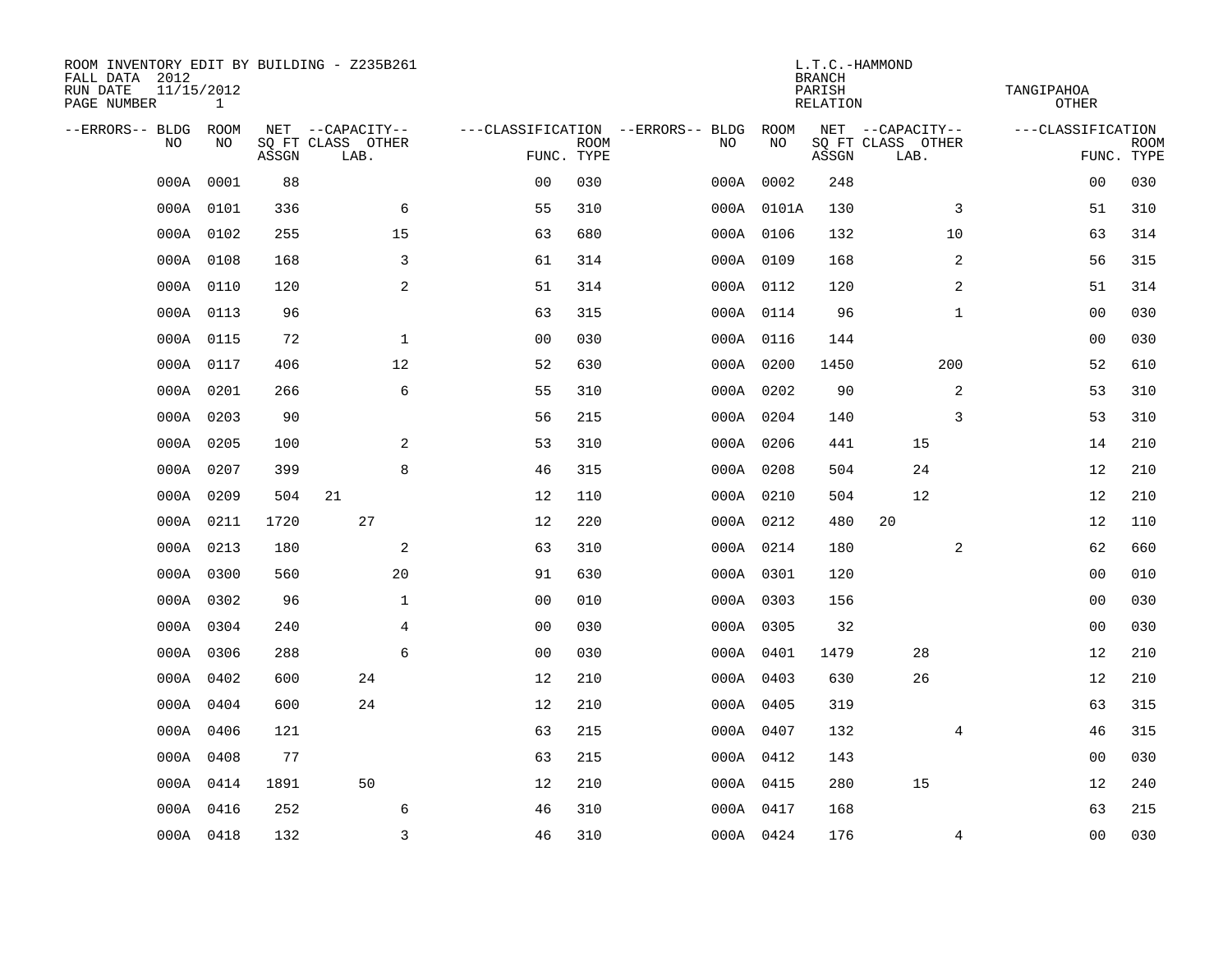| ROOM INVENTORY EDIT BY BUILDING - Z235B261<br>FALL DATA 2012<br>RUN DATE<br>PAGE NUMBER | 11/15/2012<br>2 |       |                                               |   |                                                 |             |   |     |                         | L.T.C.-HAMMOND<br><b>BRANCH</b><br>PARISH<br>RELATION |                                                                           |                | TANGIPAHOA<br>OTHER |                           |
|-----------------------------------------------------------------------------------------|-----------------|-------|-----------------------------------------------|---|-------------------------------------------------|-------------|---|-----|-------------------------|-------------------------------------------------------|---------------------------------------------------------------------------|----------------|---------------------|---------------------------|
| --ERRORS-- BLDG<br>NO                                                                   | ROOM<br>NO      | ASSGN | NET --CAPACITY--<br>SQ FT CLASS OTHER<br>LAB. |   | ---CLASSIFICATION --ERRORS-- BLDG<br>FUNC. TYPE | <b>ROOM</b> |   | NO. | ROOM<br>NO              | ASSGN                                                 | NET --CAPACITY--<br>SQ FT CLASS OTHER<br>LAB.                             |                | ---CLASSIFICATION   | <b>ROOM</b><br>FUNC. TYPE |
|                                                                                         | 000A 0425       | 88    |                                               |   | 0 <sub>0</sub>                                  | 030         |   |     | 000A 0426               | 143                                                   |                                                                           | 6              | 0 <sub>0</sub>      | 030                       |
|                                                                                         | 000A 0427       | 270   | 6                                             |   | 12                                              | 240         |   |     | 000A 0427A              | 1000                                                  |                                                                           |                | 46                  | 225                       |
|                                                                                         | 000A 0428       | 136   |                                               |   | 63                                              | 731         |   |     | 000A 0429               | 104                                                   |                                                                           | 3              | 46                  | 310                       |
|                                                                                         | 000A 0432       | 165   |                                               |   | 46                                              | 314         |   |     | 000A 0434               | 2666                                                  | 48                                                                        |                | 12                  | 210                       |
|                                                                                         | 000A 0435       | 154   |                                               |   | 63                                              | 215         |   |     | 000A 0436               | 166                                                   |                                                                           | 3              | 46                  | 715                       |
|                                                                                         | 000A 0437       | 187   |                                               |   | 63                                              | 215         |   |     | 000A 0500               | 5268                                                  | 60                                                                        |                | 12                  | 210                       |
|                                                                                         | 000A 0501       | 557   |                                               |   | 0 <sub>0</sub>                                  | 030         |   |     | 000A 0502               | 139                                                   |                                                                           | 2              | 71                  | 313                       |
|                                                                                         | 000A 0503       | 127   |                                               |   | 0 <sub>0</sub>                                  | 030         |   |     | 000A 0506               | 556                                                   |                                                                           |                | 63                  | 215                       |
|                                                                                         | 000A 0509       | 146   |                                               | 3 | 12                                              | 315         |   |     | 000A 0520               | 2206                                                  | 22                                                                        |                | 12                  | 210                       |
|                                                                                         | 000A 0521       | 240   | 16                                            |   | 12                                              | 210         |   |     | 000A 0521A              | 128                                                   |                                                                           | 3              | 46                  | 315                       |
|                                                                                         | 000A 0522       | 162   |                                               |   | 63                                              | 731         |   |     | 000A 0530               | 36                                                    |                                                                           |                | 0 <sub>0</sub>      | 030                       |
|                                                                                         | 000A 0531       | 2470  | 25                                            |   | 12                                              | 210         |   |     | 000A 0532               | 384                                                   |                                                                           |                | 00                  | 030                       |
|                                                                                         | 000A 0533       | 160   |                                               |   | 63                                              | 315         |   |     | 000A 0534               | 120                                                   |                                                                           | 3              | 46                  | 315                       |
|                                                                                         | 000A 0535       | 352   | 20                                            |   | 12                                              | 110         | 9 |     | 000A 0540               | 6006                                                  | 8                                                                         |                | 12                  | 220                       |
|                                                                                         | 000A 0541       | 392   | 15                                            |   | 12                                              | 110         |   |     | 000A 0542               | 110                                                   |                                                                           | $\overline{4}$ | 46                  | 310                       |
|                                                                                         | 000A 0543       | 286   |                                               |   | 63                                              | 215         |   |     | 000A 0544               | 278                                                   |                                                                           |                | 63                  | 731                       |
|                                                                                         | 000A 0544A      | 600   | 37                                            |   | 63                                              | 210         |   |     | 000A H0100              | 1312                                                  |                                                                           |                | 0 <sub>0</sub>      | 020                       |
|                                                                                         | 000A H0101      | 776   |                                               |   | 00                                              | 020         |   |     | 000A H0102              | 1833                                                  |                                                                           |                | 00                  | 020                       |
|                                                                                         | 000A H0103      | 696   |                                               |   | 0 <sub>0</sub>                                  | 020         |   |     | 000A H0104              | 152                                                   |                                                                           |                | 0 <sub>0</sub>      | 020                       |
|                                                                                         | 000A H0105      | 48    |                                               |   | 0 <sub>0</sub>                                  | 020         |   |     | 000A H0106              | 72                                                    |                                                                           |                | 0 <sub>0</sub>      | 020                       |
|                                                                                         | 000A H0107      | 72    |                                               |   | 0 <sub>0</sub>                                  | 020         |   |     | TOTAL NUMBER CLASSROOMS |                                                       | TOTAL NET ASSIGN SQ. FT. IN ROOM FILE<br>TOTAL NUMBER COMPUTER CLASSROOMS |                | 40,687              | 4                         |

TOTAL NUMBER LABS 210 14 TOTAL NUMBER SPECIAL LABS 220 2